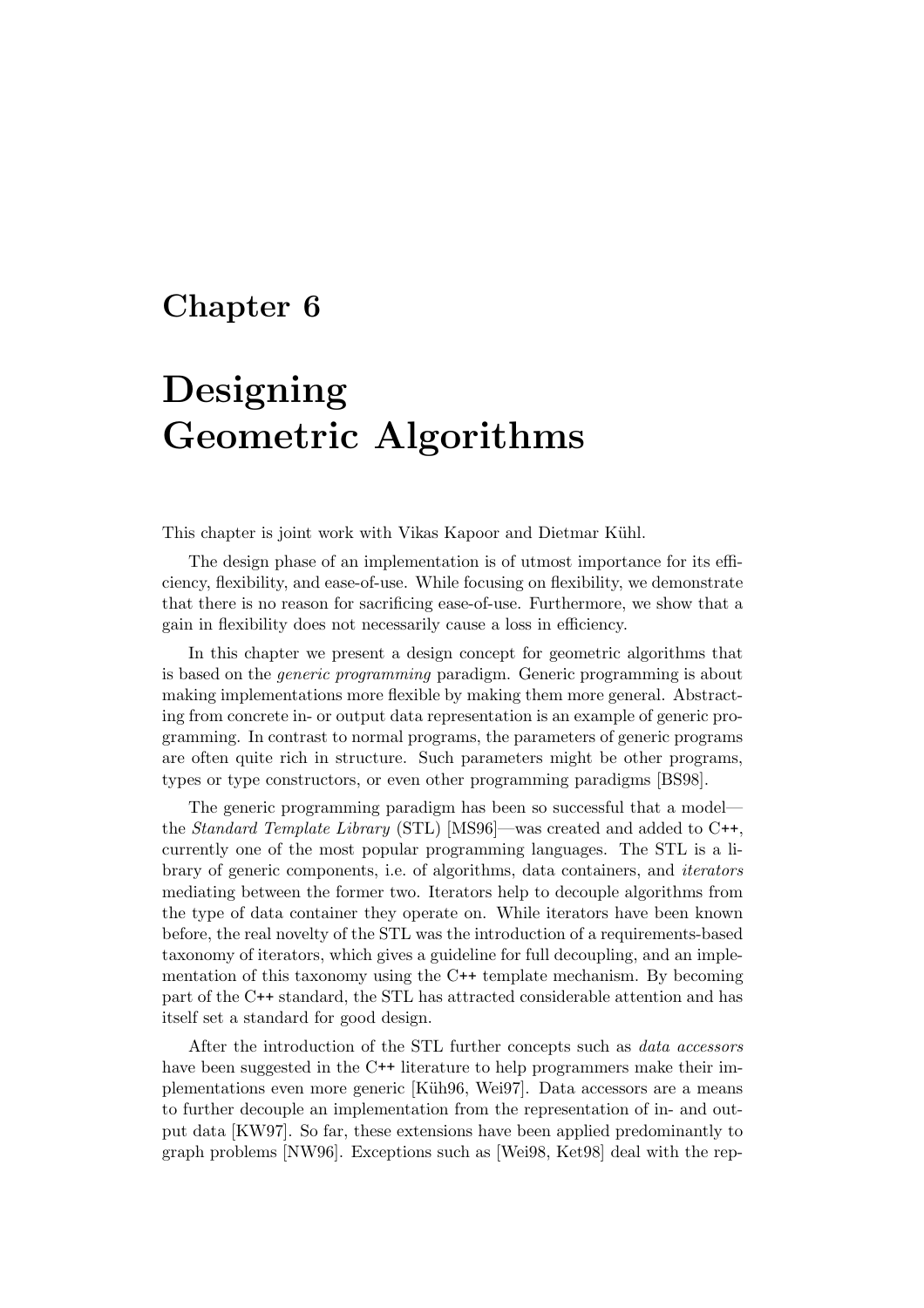resentation of geometric objects, not with the design of geometric algorithms, our main interest here. In order to show the relevance of STL-style generic programming including later extensions as data accessors for geometric algorithms, we investigate a simple rectangle-intersection algorithm that follows the well-known sweep-line paradigm.

Using this example we lead the reader step by step from an inflexible, naive interface to a truly flexible interface that supports code reuse. These steps reflect our own change of perspective during the implementation of our labelplacement algorithms. Note that reusability helps to lower implementation costs in the long run and to achieve correctness—for the simple reason that more users mean more testing. The reader should be familiar with the programming language C++ that we chose to demonstrate our concept.

In order to support our concept with experimental data, we implemented a sweep-line algorithm for the rectangle intersection problem in C++ in two ways; (a) using straight-forward object orientation and (b) following our design concepts. We compare the runtime of both implementations, as well as the size of their source code and executables. The data we used for the runtime comparison stems from random generators as well as from real world instances. The example classes have been used for an experimental analysis of map-labeling algorithms and are described in detail in [WW98]. The source code of our implementations, the documentation of the interfaces, the test data and its description are accessible via the WWW<sup>1</sup>.

While the ingredients of our concept have already been known, to our knowledge this is the first time that they are applied so rigorously to a geometric problem, that they are made accessible in the form of a tutorial and that they are accompanied by a thorough experimental analysis.

Other than the STL, the C++ Library of Efficient Data Types and Algorithms (LEDA) [NM90] was designed having mostly ease-of-use rather than genericity in mind. The resulting short-comings in terms of interfacing with user-defined data structures are investigated in [Küh96]. This has led to the implementation of a LEDA extension package for graph iterators [NW96].

A recent report about the design of CGAL, the Computational Geometry Algorithms Library [Ove96], also a C++ library, includes a section about the pros and cons of generic versus object-oriented programming [FGK+98].

This chapter is structured as follows. In Section 6.1, we describe our example algorithm for the rectangle-intersection problem. In Section 6.2, we present a naive interface for this algorithm, investigate its disadvantages and modify it step-by-step to a generic and thus flexible interface. Finally, in Section 6.3, we compare the implementations of the naive and the most flexible interface of the previous section.

 $^1$ see http://www.math-inf.uni-greifswald.de/map-labeling/design/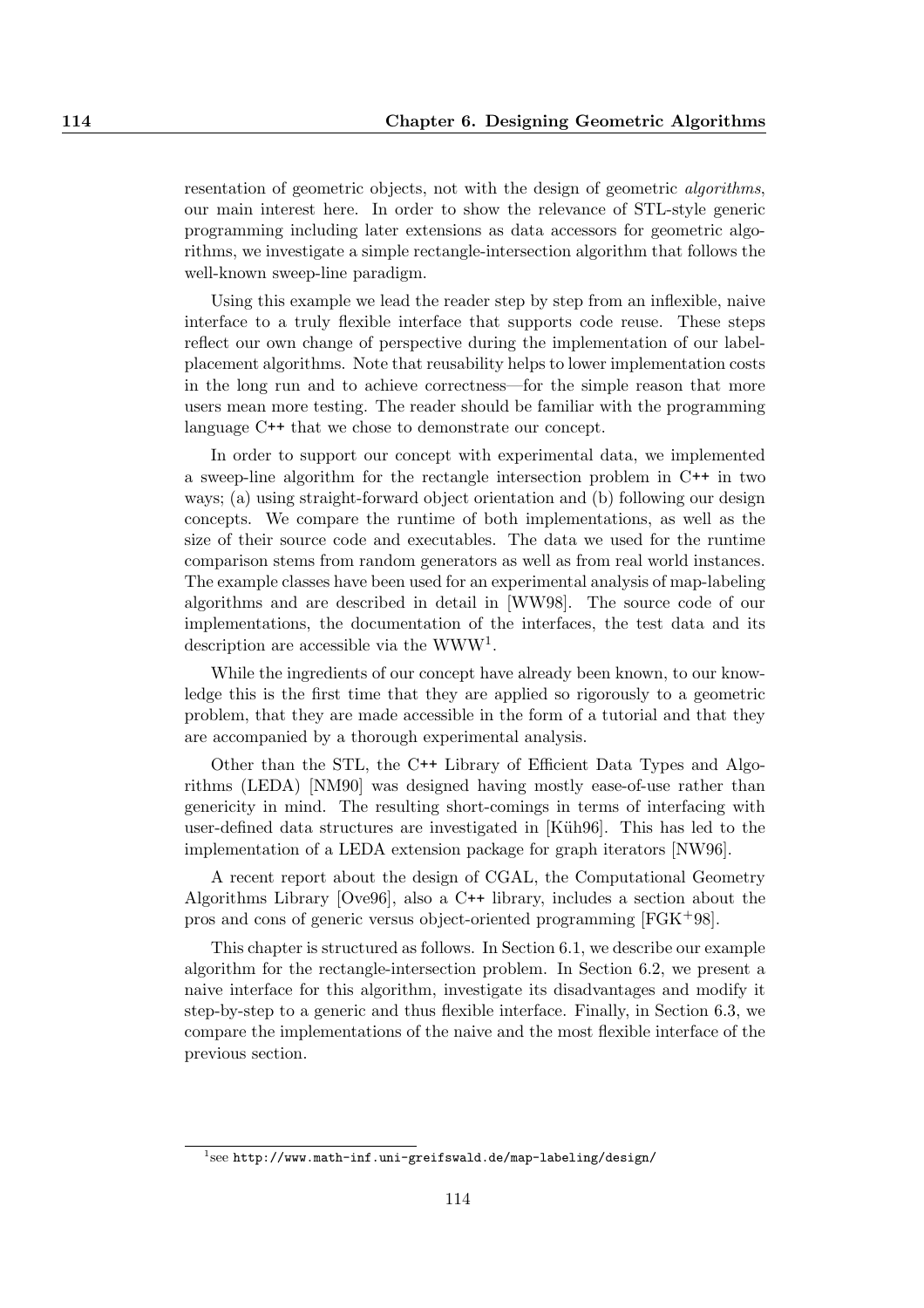# 6.1 Algorithm

We demonstrate our design concepts at the example of a sweep-line algorithm for detecting all intersections among a set of axis-parallel rectangles in the plane [Ede80]. Our sweep line will be a vertical line sweeping the plane from left to right. As usual, the sweep line is supported by two data structures, the event-point schedule and the sweep-line status.

Event points are the x-values where the sweep line must stop because either its status changes or intersections have to be reported. In our case all event points are known before the sweep begins: they are the x-values of the left and right edges of the rectangles. Thus a sorted list suffices to implement our event-point schedule. An event point must be stored in such a way that it is clear whether it refers to a left or right edge of a rectangle.

The sweep-line status stores intervals corresponding to the intersections of the sweep line with the given rectangles. The endpoints of the intervals are the y-values of the lower and upper edges of the input rectangles. Initially the sweep-line status is empty. When a left edge of a rectangle is encountered during the sweep, the interval corresponding to the edge is inserted into the sweep-line status. A rectangle is reported if its interval is currently in the sweep-line status and intersects the new interval. When a right edge of a rectangle is encountered, the corresponding interval is deleted from the sweep-line status.

This reduces the rectangle intersection problem to the problem of maintaining a set of intervals such that intervals can be efficiently inserted and deleted, and interval-intersection queries can be answered quickly. To achieve this, we implement our sweep-line status with the interval-tree data structure [Ede80]. We have implemented a semi-dynamic version, which must be initialized with the endpoints of all intervals it is going to contain during the sweep. The preprocessing, namely sorting the points and building up an empty balanced tree, takes  $O(n \log n)$  time, where n is the number of intervals. Inserting intervals can then be done in  $O(\log n)$  time, deleting in constant time, while a query takes  $O(k + \log n)$  steps, where k is the number of intervals reported. Since every interval is stored only once in the interval tree, the storage consumption is linear.

### 6.2 Step by Step Towards Good Design

In this section we start with a naive interface for the algorithm described in the previous section. Then we consider the limitations of this approach and show how these can be overcome. We will improve the straight-forward solution in several steps, each of which is independent of the others. Note that the naive interface could easily be implemented without explicit data conversion by all of the subsequent solutions—if that was our goal.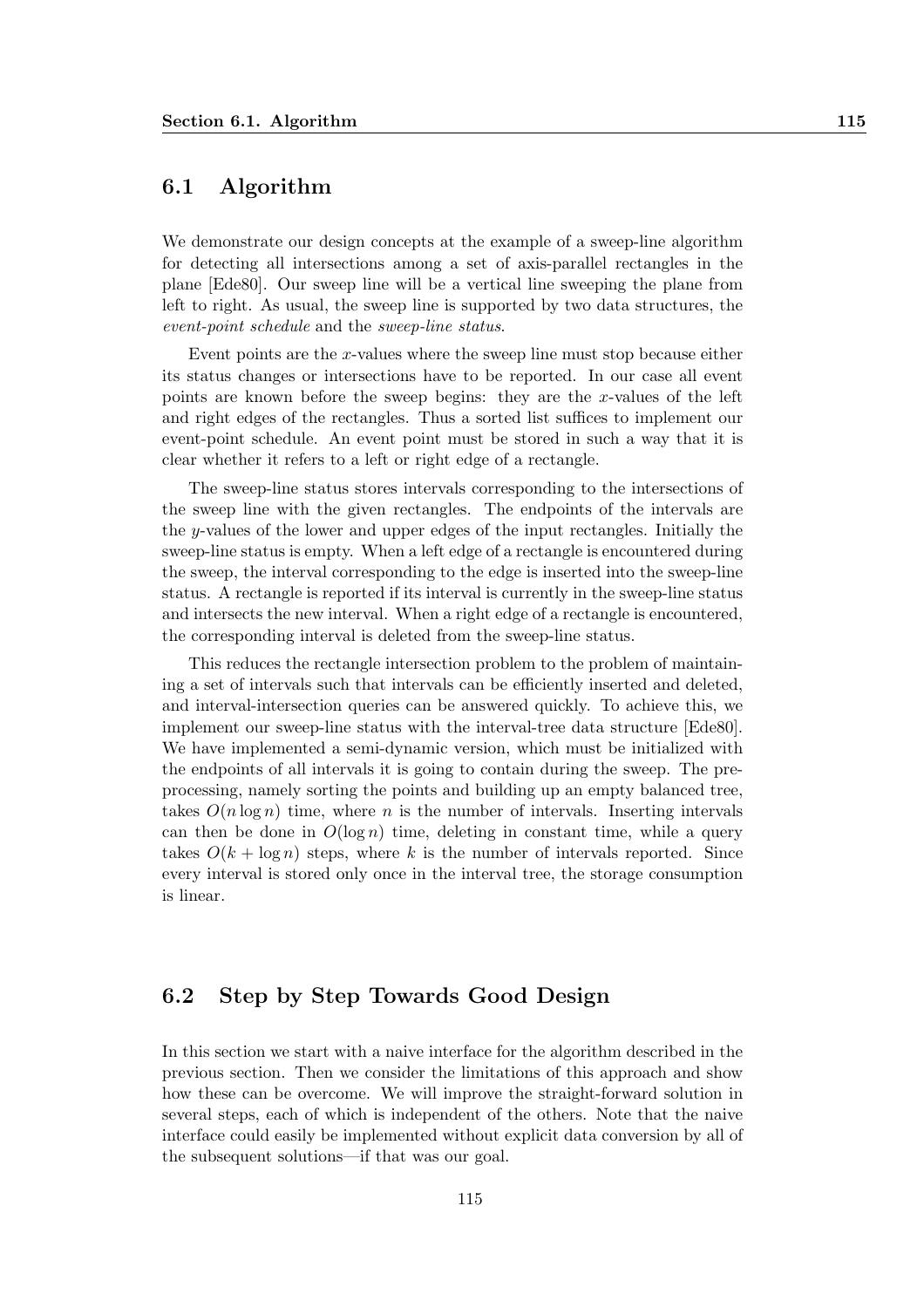#### 6.2.1 The Naive Approach

How would a naive programmer interface an algorithm for the rectangle intersection problem described above? He might implement a function, whose input would be an array of rectangles and their number. The output could either consist of a list of pairs of intersecting rectangles, or, more user-friendly, of a so-called conflict graph. In this graph, each rectangle is represented by a node, and two nodes are connected by an edge, if the corresponding rectangles intersect. This is the interface described in Program 6.2.1.

```
class Rectangle;
class Graph;
Graph* rectangle_intersection(Rectangle* rectangle_array, int n);
```
Program 6.2.1: a naive functional interface

This interface would force the programmer to implement the data structures Rectangle and Graph. On the other hand, it would force the user in most cases to convert his rectangles into those required by the interface, and, after calling rectangle intersection, extract the desired information from the conflict graph. In order to do so, the user would have to study the interfaces of the inand output data structures. Another disadvantage of the naive interface is that it would not even allow the user to hand over rectangles in a container different from an array, like a list or a set.

#### 6.2.2 Decoupling Algorithm and Data Organization

The most obvious disadvantage of our previous interface is the tight link between the algorithm and its in- and output data structures. In order to decouple algorithm and data organization, we must solve two problems.

- (P1) container independence, i.e. we do not want to force the user to hand over an array of rectangles.
- (P2) representation independence, i.e. we should not require the use of a fixed representation of rectangles or graphs, but rather accept any representation fulfilling certain requirements.

The first problem can be solved with the help of iterators. Iterators are a generalization of pointers; they are light-weight objects that point to other objects. As the name suggests, iterators are used to iterate over a range of objects: if an iterator points to an element in a range, it can be incremented so that it points to the next element or to an end-of-range marker. Iterators can also be tested for equality, e.g. to test whether the end of a range is reached. They represent an extremely versatile link between containers and algorithms. If an algorithm's interface takes iterators as arguments, then the algorithm can be applied to any container that provides access to its elements via iterators. This is the central concept introduced by the STL [MS96].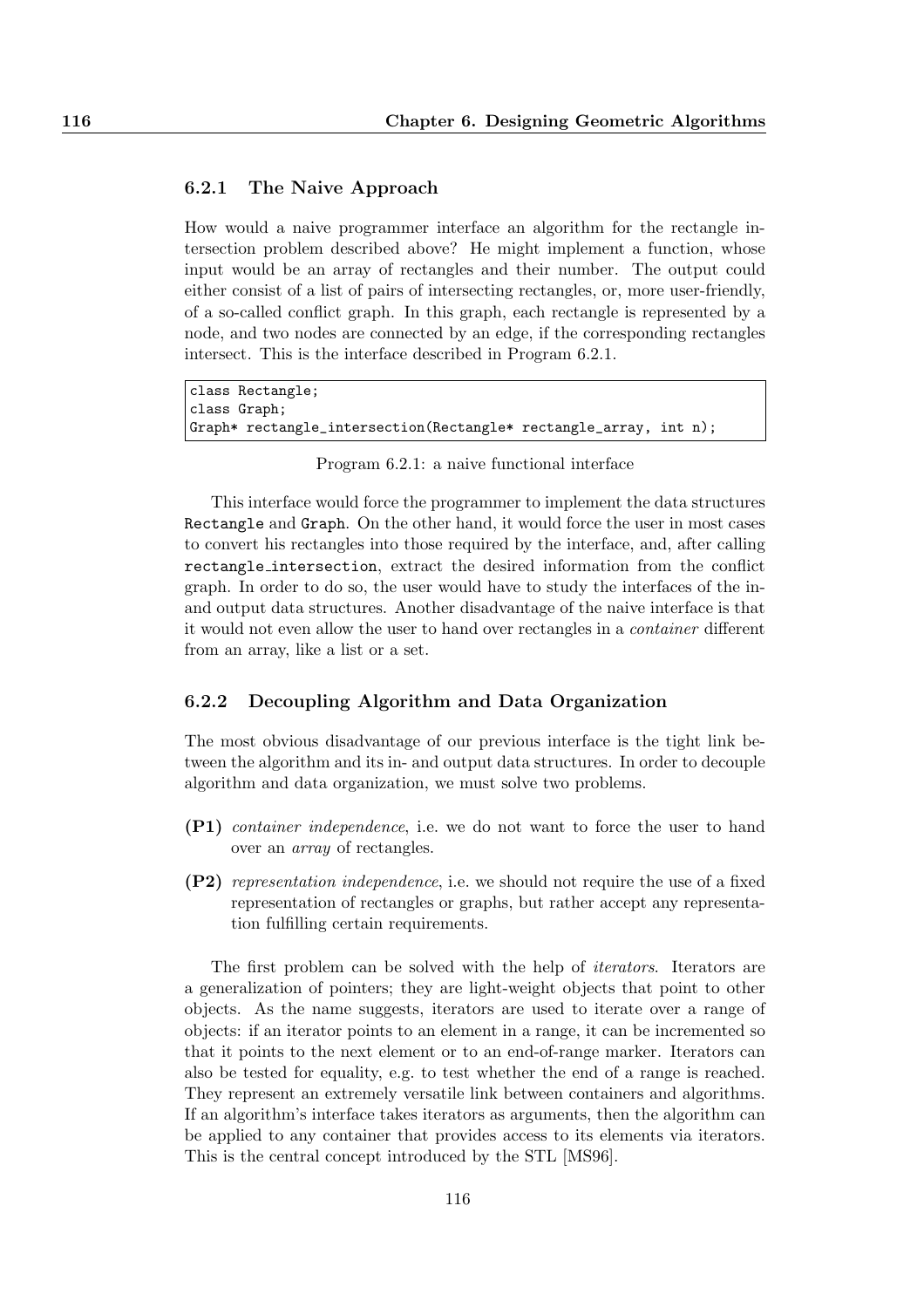Consequently, our next interface will expect iterators to manage the input. Handling the output via iterators is not so simple, as the conflict graph is not a linear structure. This problem is attacked in the following section. For the time being, we ask the user to provide his definition of a graph as a template parameter to our interface. Of course, this definition must fulfill some requirements. The implementation expects the member functions for inserting nodes and edges.

```
class User_Rectangle;
class User_graph<User_Rectangle*>;
typedef User_graph<User_Rectangle*> Graph;
// requirements
typedef Graph::node_type node;
node Graph::insert_node (User_Rectangle*);
void Graph::insert_edge (node&, node&);
```
Note that the user is not forced to write his own graph data structure; he can use that of any library and write a simple wrapper that implements our requirements with the help of the library graph.

In order to solve the second problem, we use so-called *data accessors*. While iterators realize access to objects, data accessors are used to access the data associated with these objects [KW97]. Data accessors have two parts, a data accessing function, which is responsible for the actual access, and a light-weight object. This object is also referred to as the data accessor. It encapsulates the data type to be accessed and is used to select the correct data accessing function. Our next interface will require the user to provide such data accessors for his representation of the input data. Assume that the user declares the following User Rectangle type.

```
typedef CoordType double;
struct User_Rectangle { CoordType llx, lly, urx, ury; };
typedef User_Rectangle* User_iterator;
```
where  $11x$ ,  $11y$ ,  $urx$ , and  $ury$  represent the coordinates of the lower left and upper right corner of the rectangle, respectively. The data accessor for the x-coordinate of the lower left corner can then be defined as follows.

```
// data accessor
struct LLXDA { typedef CoordType value_type };
// data accessing function
CoordType get(LLXDA const& da, User_iterator const& it)
{ return (*it).llx; }
```
All our algorithm needs to know about the user's rectangles are the coordinates of their corners. This is exactly what the data accessors will supply. Note the interplay between data accessing function and its arguments, namely the data accessor and the iterator, in Program 6.2.2.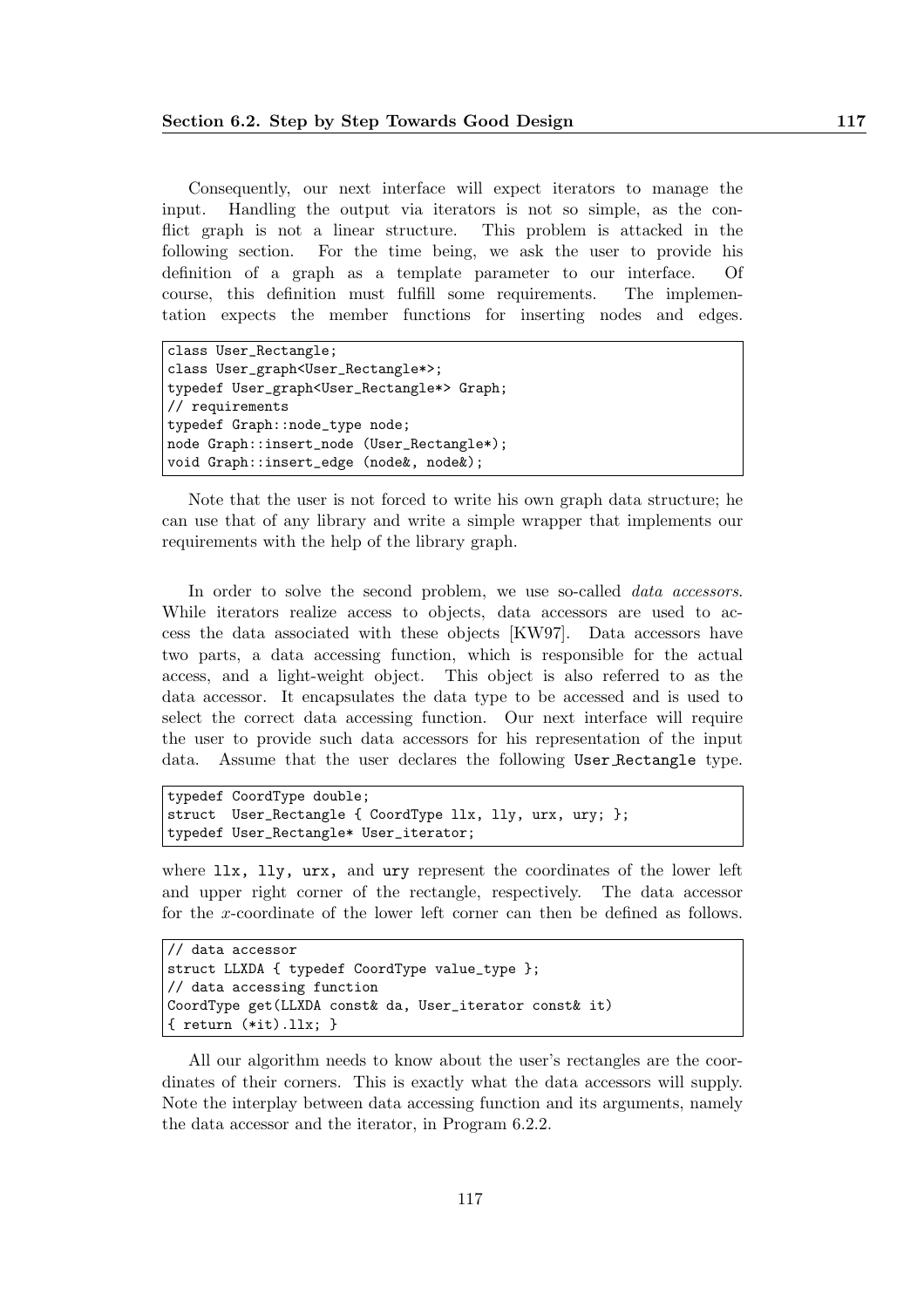```
template < class Iterator, class Graph,
           class LLXDA, class LLYDA, class URXDA, class URYDA >
void rectangle_intersection(Iterator begin, Iterator end,
                            Graph& graph,
                            LLXDA llxda, LLYDA llyda,
                            URXDA urxda, URYDA uryda)
{
  for (Iterator rect_it = begin; rect_it != end; ++rect\_it)
     typename LLXDA::value_type lower_x = get(llxda, rect_it);
  \frac{1}{2}...
  Iterator rect_it1, rect_it2; // ...
  typename Graph::node_type node1 = graph.insert_node(rect_it1),
                             node2 = graph.insert_node(rect_it2);
  graph.insert_edge(node1, node2); // ...
}
```
Program 6.2.2: a functional, data-organization independent interface

#### 6.2.3 Tightening Control

Suppose the user of our implementation is only interested in a tiny fraction of the output, like the number of intersections or all rectangles intersecting a given rectangle. Or suppose he would like to abort the execution of the algorithm when the sweep line reaches a certain  $x$ -value or if another condition becomes true. With the interface suggested in the previous subsections, he would not be able to take advantage of such a situation. It is clear that a functional implementation cannot provide such a degree of interaction between the user and the algorithm. Thus we will switch to a class interface, which allows us to have a state and offer the user more information about the algorithm's progress.

The key to more control is the *loop kernel* [Küh96, Wei97]. The loop kernel is a method which encapsulates the body of the central loop of the algorithm. It can be advanced in single steps and informs the user about the current state of the algorithm. The loop kernel makes the whole algorithm look like an iterator that can be incremented until the execution is finished.

For our example algorithm, we would define the following states: none at the beginning, done at the end, rectangle begin when the sweep line hits the left edge of a rectangle, and rectangle end when a right edge is reached. We implement the loop kernel by a member function step() that advances the sweep line to the next event point and returns the current state, see Program 6.2.3.

The concept of the loop kernel would be incomplete without the idea of full logical inspectability. An algorithm is fully logically inspectable if the user can access all important intermediate results during the execution. This is important for animation, interaction or simply for debugging. In our example this would mean access to the content of the whole sweep-line status, not just to those rectangles that intersect the current one. Hence we offer two pairs of iterators, one referring to the whole sweep-line status, and one marking just the range of current intersections. Their type is discussed in Section 6.2.5.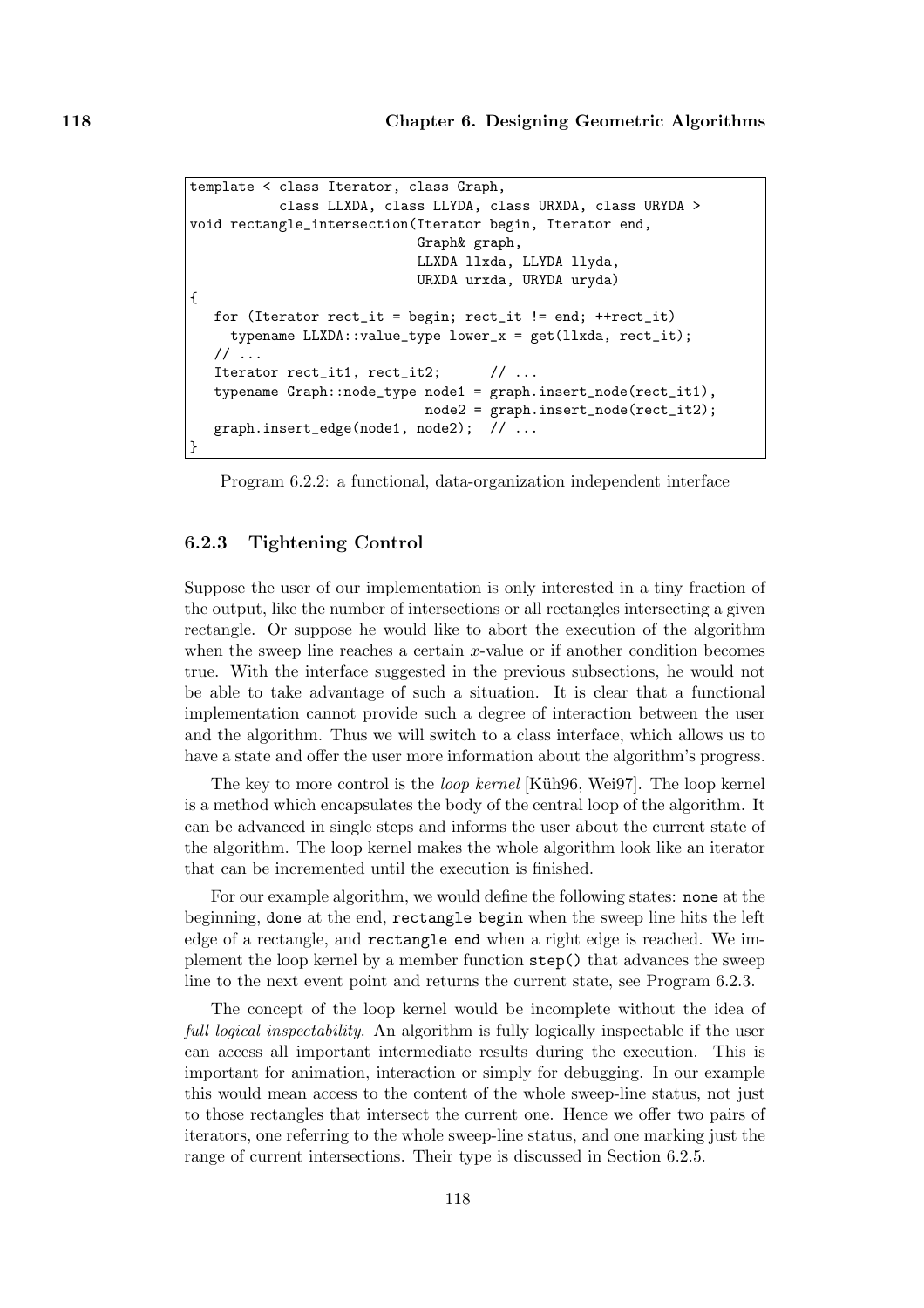```
template < class Iterator,
           class LLXDA, class LLYDA, class URXDA, class URYDA >
class Rectangle_intersection {
public:
   // constructor
  Rectangle_intersection(Iterator begin, Iterator end);
   // return the result in user supplied graph
   template <class Graph> void run(Graph& graph);
   // loop kernel
   enum state { none, rectangle_begin, rectangle_end, done };
   bool valid() { return (state != done); }
   state step();
   // full logical inspectability
   Iterator current(); // rectangle represented by curr. event point
   typedef /* ... */ Solution_iterator;
   Solution_iterator begin();
   Solution_iterator end();
   // queries: report all rectangles intersecting the curr. rectangle
   Solution_iterator current_begin();
   Solution_iterator current_end();
};
```
Program 6.2.3: a class interface

Note that the user can still get the output in a graph representation as before, but the existence of a graph data structure is no longer a prerequisite to using the algorithm. (This can also be achieved without templated member functions like run(), which are standard conform, but not yet supported by all C++ compilers.)

#### 6.2.4 Influencing Critical Decisions

Another important question is the following. Which definition of "intersection" do we implement? Does touching already imply an intersection? What about inclusion? Of course, the answers to these questions will differ from application to application. Instead of trying to cover all possible interpretations, we leave the definition of an intersection to the user. To do so, we must isolate the decision making parts of our implementation such that no information local to the algorithm is needed. Then the user can provide function objects, with which the algorithm is parameterized.

Our rectangle intersection algorithm has two basic data structures, the event-point schedule and the sweep-line status. The order of event points decides, whether the projections of the corresponding rectangles intersect on the x-axis. Similarly, a query of the sweep-line status returns rectangles, whose projections intersect that of the current rectangle on the y-axis. To differentiate between these two categories of intersections, we require the user to provide two function objects, one that enables us to sort the event-point schedule accordingly and the other for determining the behavior of the interval tree that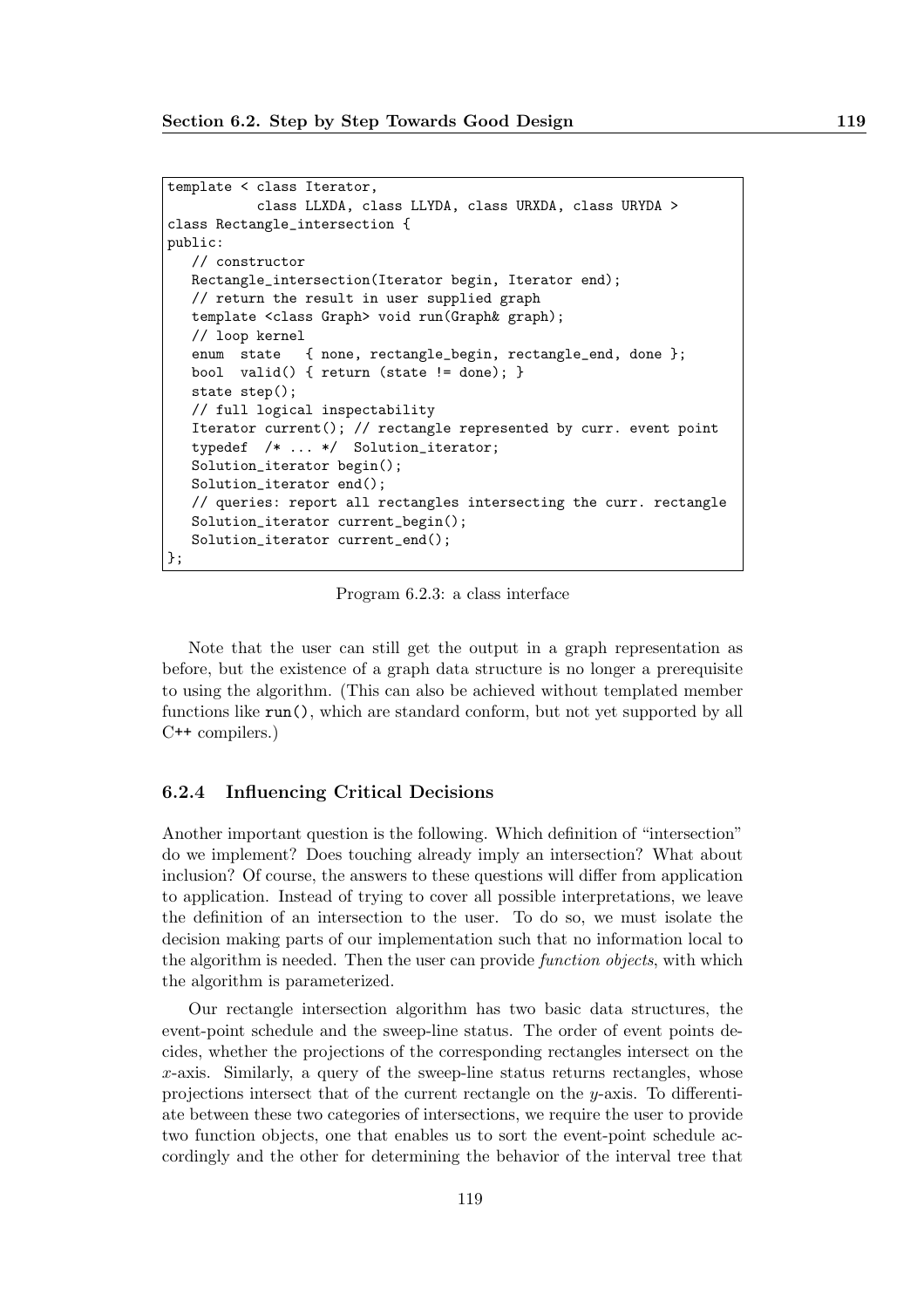implements the sweep-line status.

In the following we give examples of function objects that view rectangles as topologically open and thus do not report rectangles touching each other. To sort the event points accordingly, we just have to make sure that an event point  $e_l$  corresponding to the left edge of a rectangle will be inserted into the schedule after all event points that belong to right edges with the same x-coordinate. Then all of the latter rectangles are already removed from the sweep-line status and will not be reported when we reach  $e_l$ .

Since an event point is internal to our algorithm, it cannot be accessed directly by the user. Thus we have to isolate the information needed to sort the event points. If two event points have the same x-value, we need to know whether each corresponds to a left or right edge of the respective rectangle. This information can easily be obtained via the x-coordinate of the event point plus the iterator pointing to the corresponding rectangle. Their types are of course known to the user. Thus we require a function object, which realizes a comparison between two pairs of the corresponding types, see Program 6.2.4.

```
class Compare_x {
public:
  typedef pair<CoordType, User_iterator> Pair;
  bool operator()(const Pair& p, const Pair& q) {
     bool before = true;
     if (p.first == q.first)
     {
       // p is the x-coordinate of the left edge of a rectangle
       if (p.first == p.second->llx) before = false;
     }
     else before = (p.first < q.first);
     return before;
  }
};
```
Program 6.2.4: compare function object for sorting the event-point schedule

The function object for the interval tree is quite simple, see Program 6.2.5.

```
class Compare_y {
public:
    bool operator()(CoordType const y1, CoordType const y2)
    { return (y1 < y2); }
};
```
Program 6.2.5: compare function object for querying the sweep-line status

Note the difference of this technique to the approach of implementing the most general definition of intersection and then filtering out all undesired information. Our function objects have the potential to reduce the complexity not just of the output, but also of the computation.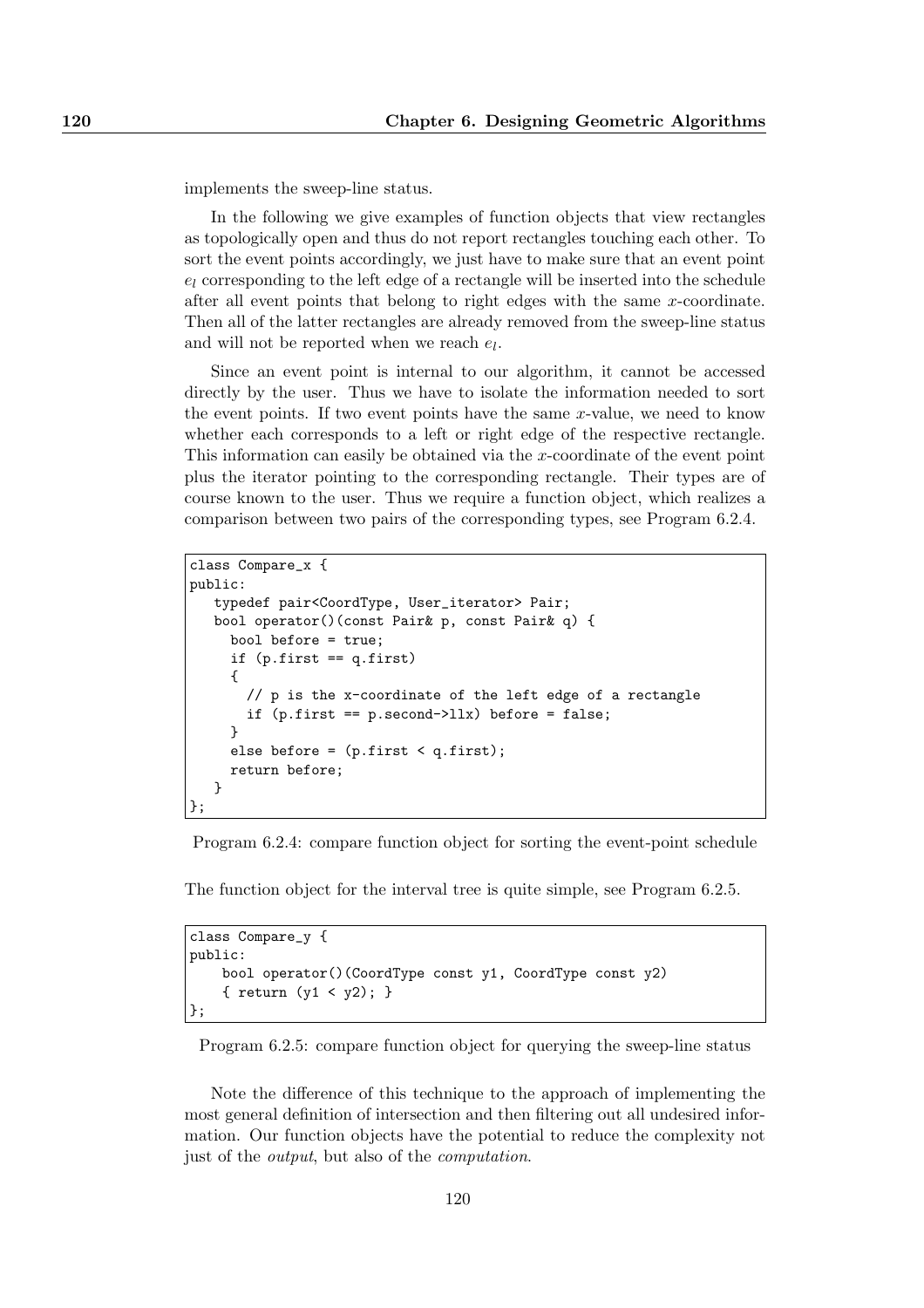#### 6.2.5 The Complete Interface

Program 6.2.6 shows the interface resulting from our successive improvements. At first sight it might look more complicated than the naive interface. To guarantee a smooth learning curve for users not familiar with generic programming and the algorithm we implemented, a good library would provide a concrete representation of rectangles and graphs, say Our rectangle and Our graph, as well as defaults for the other template parameters. This would make it possible to use our algorithm as in Program 6.2.7.

Note that the constructor has been parameterized by objects of each of the class's template parameters. This allows the user to instantiate our algorithm with objects that may be constructed other than by their default constructor. The data accessors URXDA and URYDA for the coordinates of the upper right corner of the input rectangles might for example be parameterized with a given height and width of the rectangles, which could change from instantiation to instantiation of the intersection algorithm.

Of course, we have also implemented the interval tree for the sweep-line status with the concepts presented here. This is the point where the flexibility of our algorithms bears fruit, since we do not have to convert any rectangles into intervals to construct the interval tree. This is due to the fact that the endpoints of the intervals we want to store in the tree correspond to the  $y$ coordinates of the corners of our input rectangles. Thus we just parameterize the nested interval tree class with a subset of the template parameters of the class Rectangle intersection. The required parameters are the types of the rectangle iterator and the compare function object for y-coordinates as well as the data accessors LLYDA and URYDA, see the private definition of the type Interval tree in Program 6.2.6. So in a way, the class Interval tree considers our input rectangles to be nothing but intervals, namely the rectangles' projection on the y-axis.

The iterator Solution iterator needed to traverse the sweep-line status is provided by the class Interval tree. Dereferencing a Solution iterator supplies the user with an iterator of the type, with which he has parameterized the class Rectangle intersection.

Program 6.2.8 shows how the data structures required by our algorithm could be declared. Our example demonstrates one of the advantages of using data accessors. If the input consists of squares of common size, the user has to store only the coordinates of their lower left corners. When our algorithm needs a coordinate of the opposite corner, the corresponding data accessing function computes it on the fly. This reduces the storage consumption of the input by 50%.

Note that not all compilers support the pointer-to-member mechanism for template parameters we used here. The obvious workaround is to declare explicitly all four data accessors and accessing functions required by the generic implementation.

The intersection algorithm for squares can then be declared as in Program 6.2.9.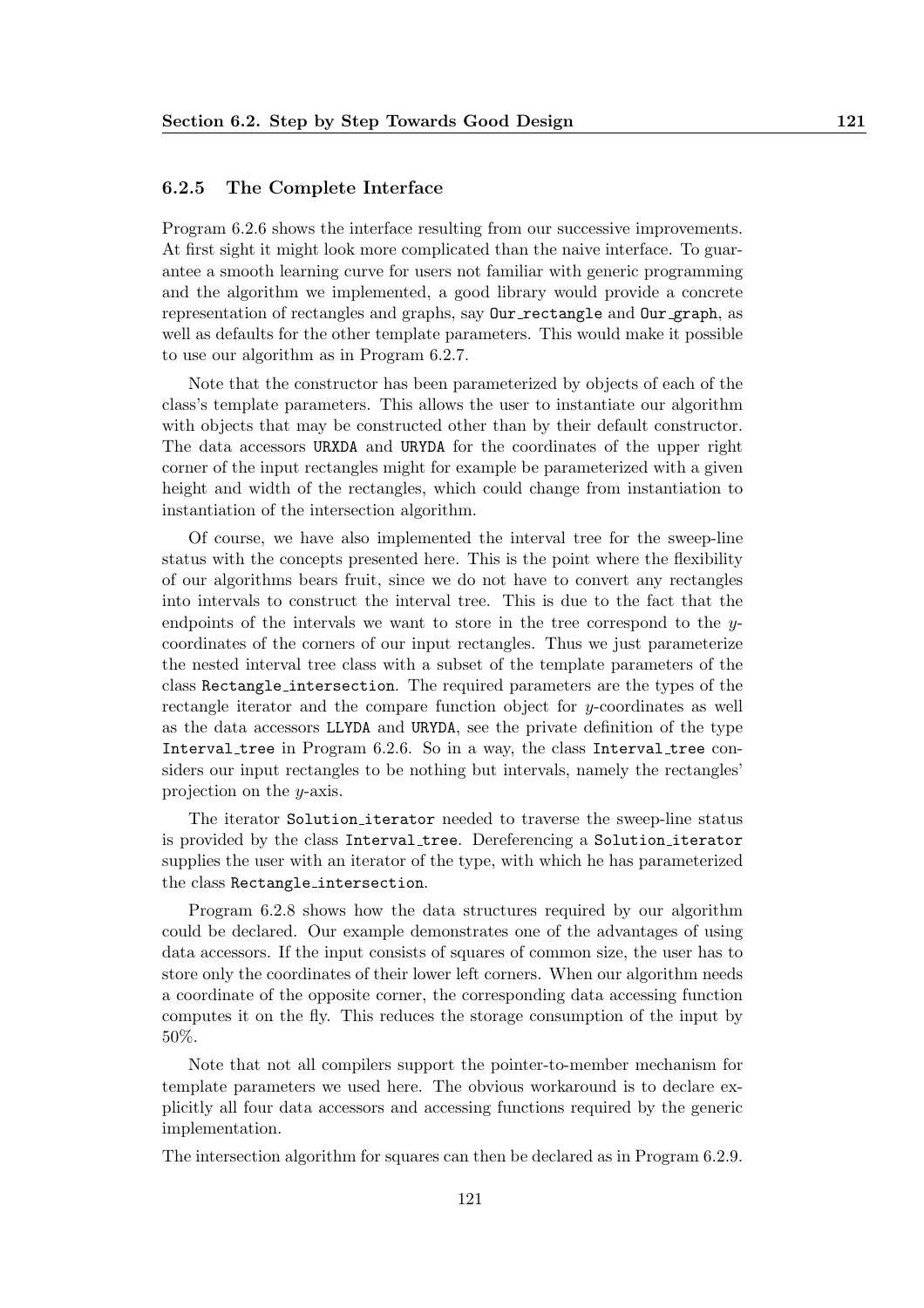```
class Our_rectangle; class Our_graph;
class Our_lxda; class Our_lyda; class Our_hxda; class Our_hyda;
class Our_compare_x; class Our_compare_y;
template < class Iterator = Our_rectangle*,
           class LLXDA = Our_lxda, class LLYDA = Our_lyda,
           class URXDA = Our_hxda, class URYDA = Our_hyda,
           class CompareX = Our\_compare_x,
           class CompareY = Our_compare_y >
class Rectangle_intersection
{
   // type of the sweep-line status
   typedef Interval_tree<Iterator, LLYDA, URYDA, CompareY>
     Sweep_line_status;
public:
   // type of rectangle coordinates
   typedef typename LLXDA::value_type value_type;
   // type of iterator used to return intersections
   typedef typename Sweep_line_status::iterator Solution_iterator;
   // constructor
   Rectangle_intersection(Iterator begin, Iterator end,
                          LLXDA lxda = LLXDA(), LLYDA lyda = LLYDA(),
                          URXDA hxda = URXDA(), URYDA hyda = URYDA(),
                          CompareX comp_x = CompareX(),
                          CompareY comp_y = CompareY() );
   // loop kernel
   enum state { none, rectangle_begin, rectangle_end, done };
   bool valid() const { return (state != done); };
   state step();
   // full logical inspectability
   Iterator current(); // rectangle represented by current event point
   value_type current_sweep_line_position() const;
   Solution_iterator begin();
   Solution_iterator end();
   // queries: report all rectangles intersecting the curr. rectangle
   Solution_iterator current_begin();
   Solution_iterator current_end();
   // miscellaneous member functions
   int number_of_intersections() const;
   // return conflict graph of input rectangles
   template <class Graph> void run (Graph& graph);
};
```
Program 6.2.6: flexible interface of the class Rectangle intersection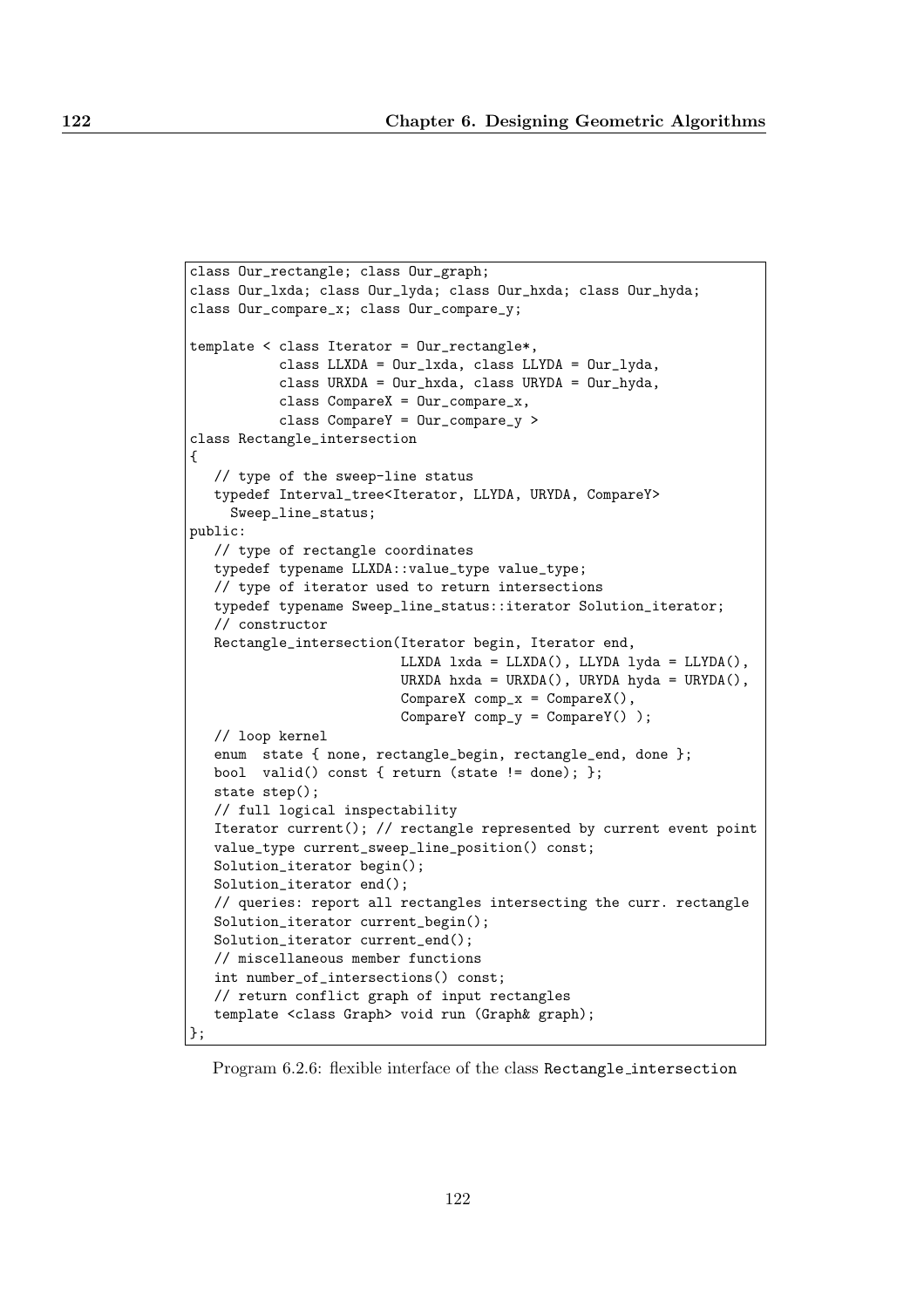```
Our_rectangle rects[10];
Our_graph our_graph;
// ...
// declare and run the rectangle intersection algorithm
Rectangle_intersection rectangle_intersection(rects, rects+10);
rectangle_intersection.run(our_graph);
```
Program 6.2.7: Ease-of-use: applying Rectangle intersection to librarysupplied data structures

```
// representation of a square
typedef int CoordType;
const CoordType length = 50;
struct Square { CoordType x, y; };
// data accessors for the above representation
template<CoordType Square::*member>
struct CoordLowDA { typedef CoordType value_type; };
template<CoordType Square::*member>
struct CoordHighDA { typedef CoordType value_type; };
// data accessing functions
template <CoordType Square::*member>
inline CoordType get(CoordLowDA<member> const&,
                     User_iterator const& it)
{ return (*it).*member; };
template <CoordType Square::*member>
inline CoordType get(CoordHighDA<member> const&,
                     User_iterator const& it)
{ return (*it).*member + length; };
// compare function objects as defined above
class Compare_x; class Compare_y;
```
Program 6.2.8: Flexibility: user-supplied types for using the class Rectangle intersection

```
// algorithm
typedef Rectangle_intersection< User_iterator,
                                CoordLowDA<&(Square::x)>,
                                CoordLowDA<&(Square::y)>,
                                CoordHighDA<&(Square::x)>,
                                CoordHighDA<&(Square::y)>,
                                Compare_x, Compare_y >
        Square_intersection_algo;
// iterator for access to the solution
typedef typename Square_intersection_algo::Solution_iterator
                 Solution_it;
```
Program 6.2.9: declaration of the class Rectangle intersection for squares of common size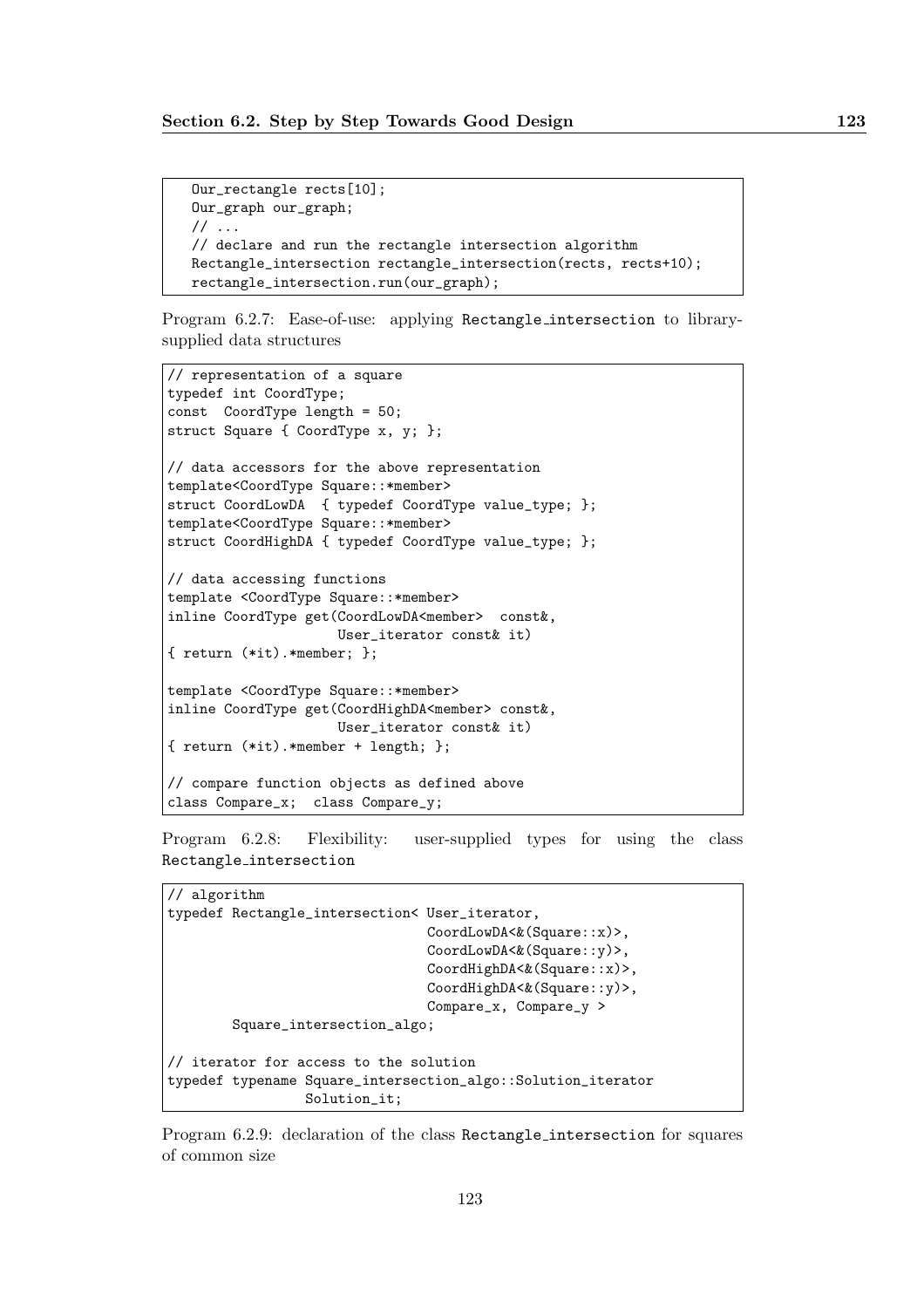Program 6.2.10 shows how the types declared in Program 6.2.8 and 6.2.9 are plugged into our interface.

```
main()
{
  Square squares[10]; // input of squares...
  Square_intersection_algo my_algo(squares, squares+10);
  while (my_algo.valid())
    if (my_algo.step() == Square_intersection_algo::rectangle_begin)
    {
      Square* curr = my_algo.current();
      // assuming output operator for Square
      cout << *curr << " intersects: " << endl;
      Solution_it end = my_algo.current_end();
      for (Solution_it it = my_algo.current_begin(); it != end; ++it)
        cout << *it << endl;
    }
}
```
Program 6.2.10: a toy application for user-supplied data structures

## 6.3 Experiments

We compare two different implementations of the rectangle intersection problem in terms of runtime. The implementations are characterized as follows.

- 1. the object-oriented approach encapsulates the interface of Section 6.2.1 in a class. Its implementation requires a fixed type of rectangle. Similarly, the underlying interval tree is a class requiring a fixed type of interval.
- 2. the generic approach implements the generic interface of Section 6.2.5. All data structures are implemented according to the concepts suggested in this chapter.

#### 6.3.1 Example Classes

We ran both implementations on the following eight example classes. These benchmarks have also been used to compare the quality of map-labeling algorithms experimentally, see Section 3.2. They are available from our Web page.

**RandomRect.** We choose  $n$  points uniformly distributed in a square of size  $25n \times 25n$ . Each point corresponds to the lower left corner of a rectangle. To determine the size of each rectangle, we choose the length of both edges independently under normal distribution, take its absolute value and add 1 to avoid non-positive values. Finally we multiply both rectangle dimensions by 10.

DenseRect. Here we try to place as many rectangles as possible on an area of size  $\alpha_1\sqrt{n} \times \alpha_1\sqrt{n}$ .  $\alpha_1$  is a factor chosen such that the number of successfully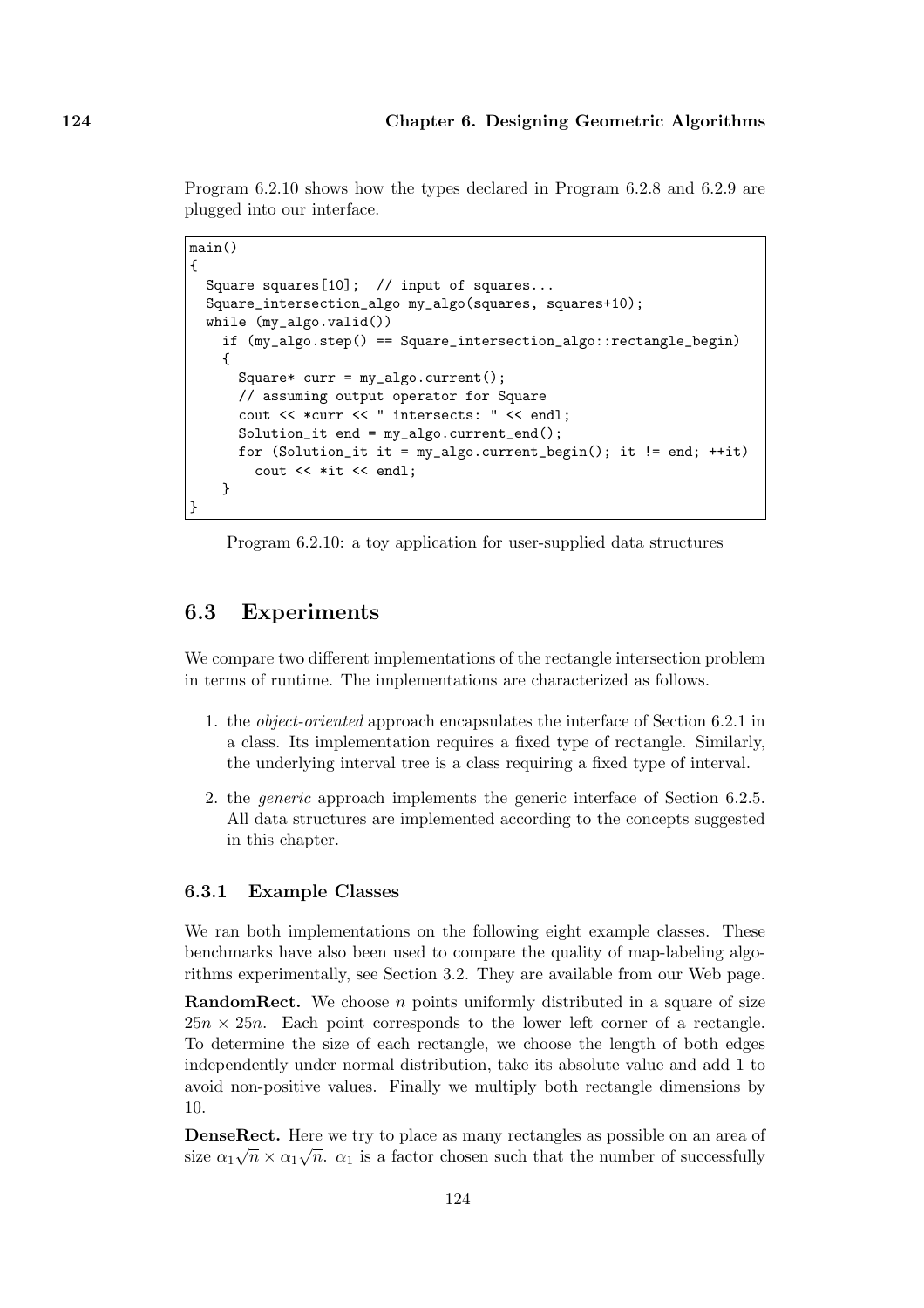placed rectangles is approximately  $n$ , the number of sites asked for. We do this by randomly selecting the rectangle size as above and then trying to place the rectangle 50 times. If we don't manage, we select a new rectangle size and repeat the procedure. If none of 20 different sized rectangles could be placed, we assume that the area is well covered, and stop. For each rectangle we placed successfully, we return its height and width. To generate (a limited amount of) intersections, we randomly choose a corner and use that as the position of the lower left corner of the rectangle we return.

RandomMap and DenseMap. These example classes try to imitate a real map using the same methods as RandomRect and DenseRect for placing the lower left corner of the rectangles, but more realistic rectangle sizes. We assume a distribution of 1:5:25 of cities, towns and villages. After randomly choosing one of these three classes according to the assumed distribution, we set the rectangle height to 12, 10 or 8 points accordingly. The length of the rectangle text then follows the distribution of a set of 377 German Railway station names. We assume a typewriter font and set the rectangle length to the number of characters times the font size times 2/3. The multiplicative factor reflects the ratio of character width to height.

VariableDensity. This example class was suggested in an experimental comparison of map-labeling algorithms by Christensen et al. [CMS95]. There, the points are distributed uniformly on a rectangle of size  $792 \times 612$ . All rectangles are of equal size, namely  $30 \times 7$ .

HardGrid. In principle we use the same method as for DenseRect and Dense-Map, that is, trying to place as many rectangles as possible into a given area. In order to do so, we use a grid of  $\lfloor \alpha_2 \sqrt{n} \rfloor \times \lceil \alpha_2 \sqrt{n} \rceil$  cells with edge lengths n. Again,  $\alpha_2$  is a factor chosen such that the number of successfully placed squares is approximately  $n$ . In a random order, we try to place a square of edge length  $n$  into each of the cells. This is done by randomly choosing a point within the cell and putting the lower left corner of the square on it. If it overlaps any of the squares placed before, we repeat at most 10 times before we turn to the next cell. Finally, we choose a random corner of the square we placed and use that as the lower left corner of the square we return.

**RegularGrid.** We use a grid of  $\lfloor \sqrt{n} \rfloor \times \lceil \sqrt{n} \rceil$  square grid cells. For each cell, we randomly choose a corner and place a point with a small constant offset near the chosen corner. On this point, we place a square with an edge length of grid cell size minus the offset.

MunichDrillholes. The municipal authorities of Munich provided us with the coordinates of roughly 19,400 ground-water drill holes within a 10 by 10 kilometer square centered approximately on the city center. From these sites, we randomly pick a center point and then extract a given number of sites closest to the center point according to the maximum norm. Thus we get a rectangular section of the map. Its size depends on the number of points asked for. The drill-hole labels are abbreviations of fixed length. By scaling the x-coordinates, we make these rectangular labels into squares and subsequently apply an exact solver for label size maximization. The label size determined in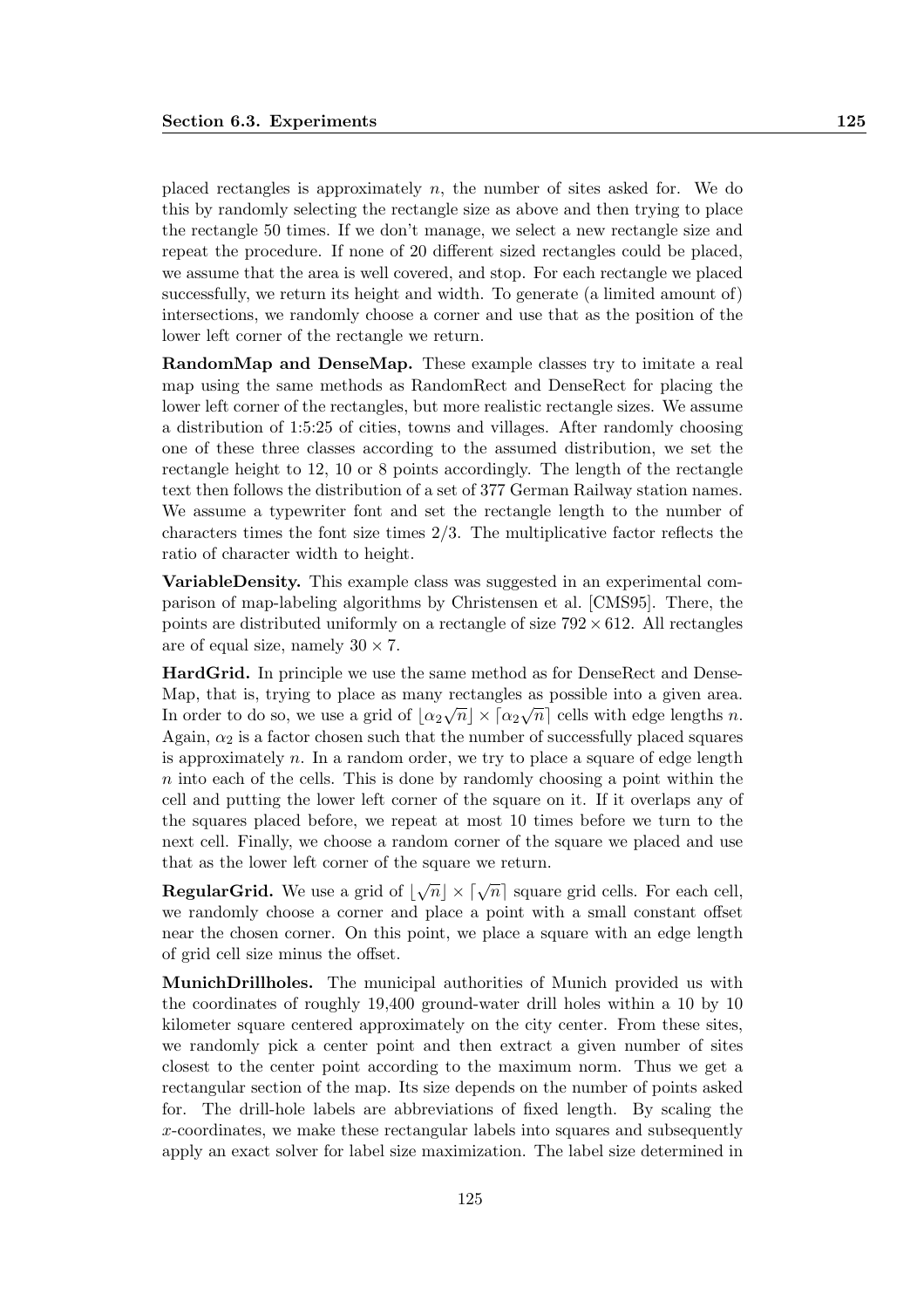this way is the size of the squares we return. We place them with their lower left corner on the scaled drill holes.

Figures 6.17 to 6.24 show an important parameter of these example classes, namely their average number of intersections. We did not count pairs of touching rectangles, like in the example implementation of the compare function objects in Section 6.2.4. We used examples of approximately  $250, 500, \ldots$  up to 3000 rectangles. For each of the example classes and each example size, we averaged the runtime and the number of intersections over 30 files.

#### 6.3.2 Results

In Figures 6.1 to 6.24, the average number of rectangles over the 30 files for each example size is shown on the x-axis. On the y-axis, Figures 6.1 to 6.8 show the average runtime for both implementations for the interesting special case that the user is merely interested in the number of intersections. This is slightly favorable for the generic implementation since there, no information about which rectangles are in fact intersecting, has to be stored. In this setting, the running times were nearly identical.

Figures 6.9 to 6.16 show the runtime when all intersections are stored in adjacency lists during the execution of the two programs. Here the generic implementation took between 0 and 60% longer than the object-oriented version. Note however that this gap is smaller—not more than 20%—when the two example classes RegularGrid and MunichDrillholes with the lowest density are ignored, i.e. those with the smallest ratio of the number of rectangles and the number of intersections, see Figure 6.22 and 6.23.

The average runtime is given in CPU seconds. It was measured on a Sparc-Ultra-1 machine; the programs were compiled with the SUN CC-4.2 compiler with optimizer option  $-fast$ . On our Web page, we provide graphs for the same test suite run on an SGI IP27 with the mipsPRO CC-7.1 compiler. The results were comparable.

While the generic and the object-oriented implementation do differ much in their source code size, we listed the sizes of executables for identical test programs for both implementations in Table 6.1. The source code is available via our Web page as well.

| test program for $\dots$ | size of executable in KBytes |
|--------------------------|------------------------------|
|--------------------------|------------------------------|

| object-oriented interval tree          | -63 |
|----------------------------------------|-----|
| generic interval tree                  | 74  |
| object-oriented rectangle intersection | 128 |
| generic rectangle intersection         | 120 |

Table 6.1: sizes of the executables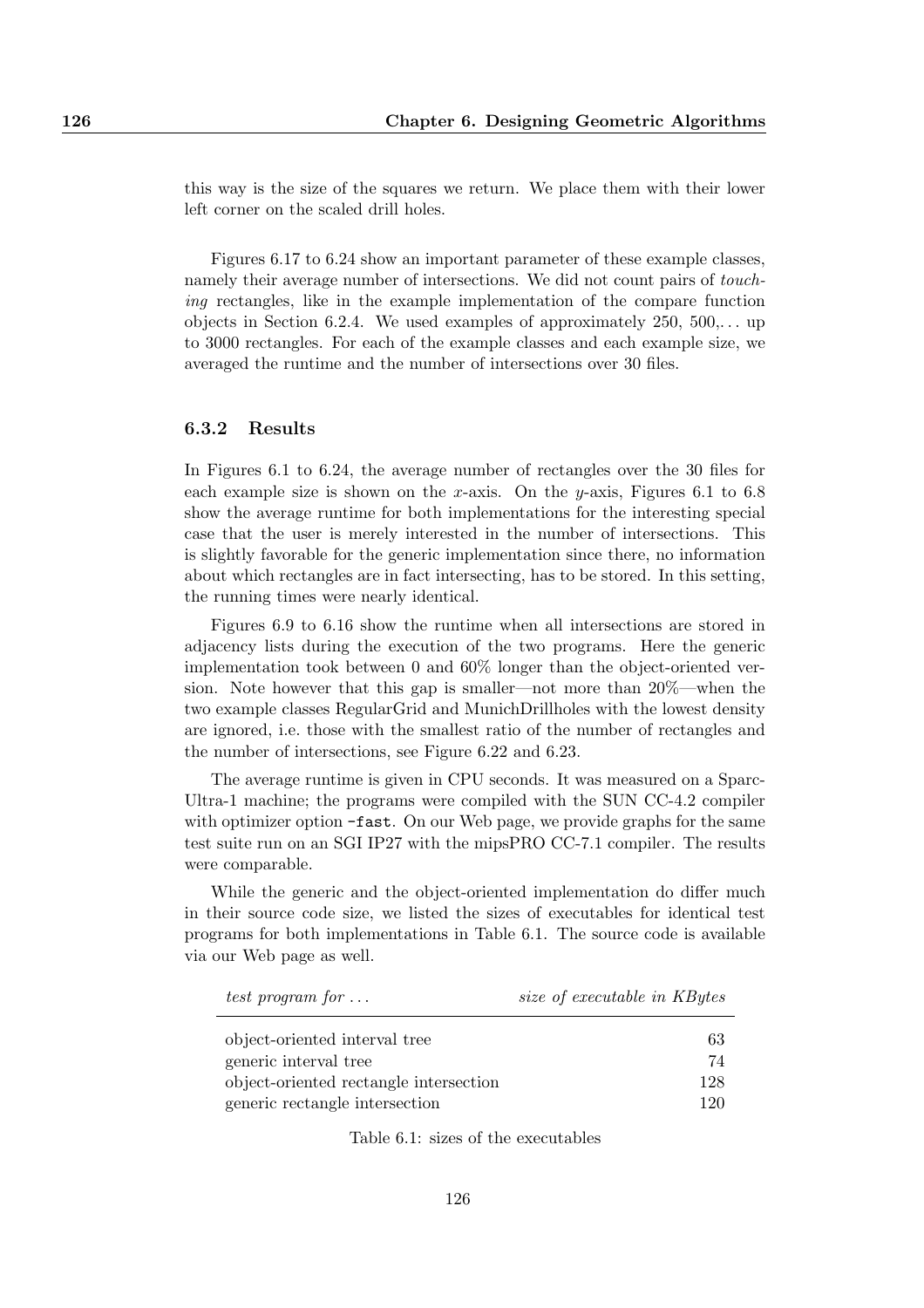It is interesting to note that although the executable of a simple test program for the generic version of the interval tree is slightly larger than that of its object-oriented counterpart, it is opposite for the corresponding versions of the rectangle intersection data structure. The reason for this seems to be that the generic implementation does not need to convert and store the input data for the interval tree explicitly. This difference in the sizes of the executables may become substantial in case of larger class hierarchies.

#### 6.3.3 Evaluation

We have presented a toolbox of concepts which helps to turn inflexible into generic and thus reusable interfaces. We have exemplified this transition at a geometric algorithm, namely a sweep-line algorithm for the rectangle intersection problem. On the road from a naive to a flexible interface for this algorithm, we suggested to decouple algorithms from the organization of their in- and output data. Then we presented the loop kernel as an important means of gaining control over the execution of an algorithm. Full logical inspectability introduced additional transparence. Finally, we came up with function objects as a way to parameterize algorithms with information that can be used to influence critical decisions.

In our experiments, we compared a generic to an object-oriented implementation of the rectangle intersection algorithm. We investigated the runtime of the two implementations on eight example classes from random and real world sources and in two different settings. In the first setting, which was favorable for the generic implementation, the running times were nearly identical. In the second setting, the generic implementation was just 20% slower than its competitor on all example classes but the two least dense. We do not think that this is too high a price for the gain of flexibility achieved by the generic interface.

The slowdown caused by an object-oriented library like LEDA is of a different order of magnitude. In [MN92], the runtime of Dijkstra's algorithm using LEDA Fibonacci heaps is compared to an implementation using special integer Fibonacci heaps. For this example, the authors report a slowdown by a factor of 3.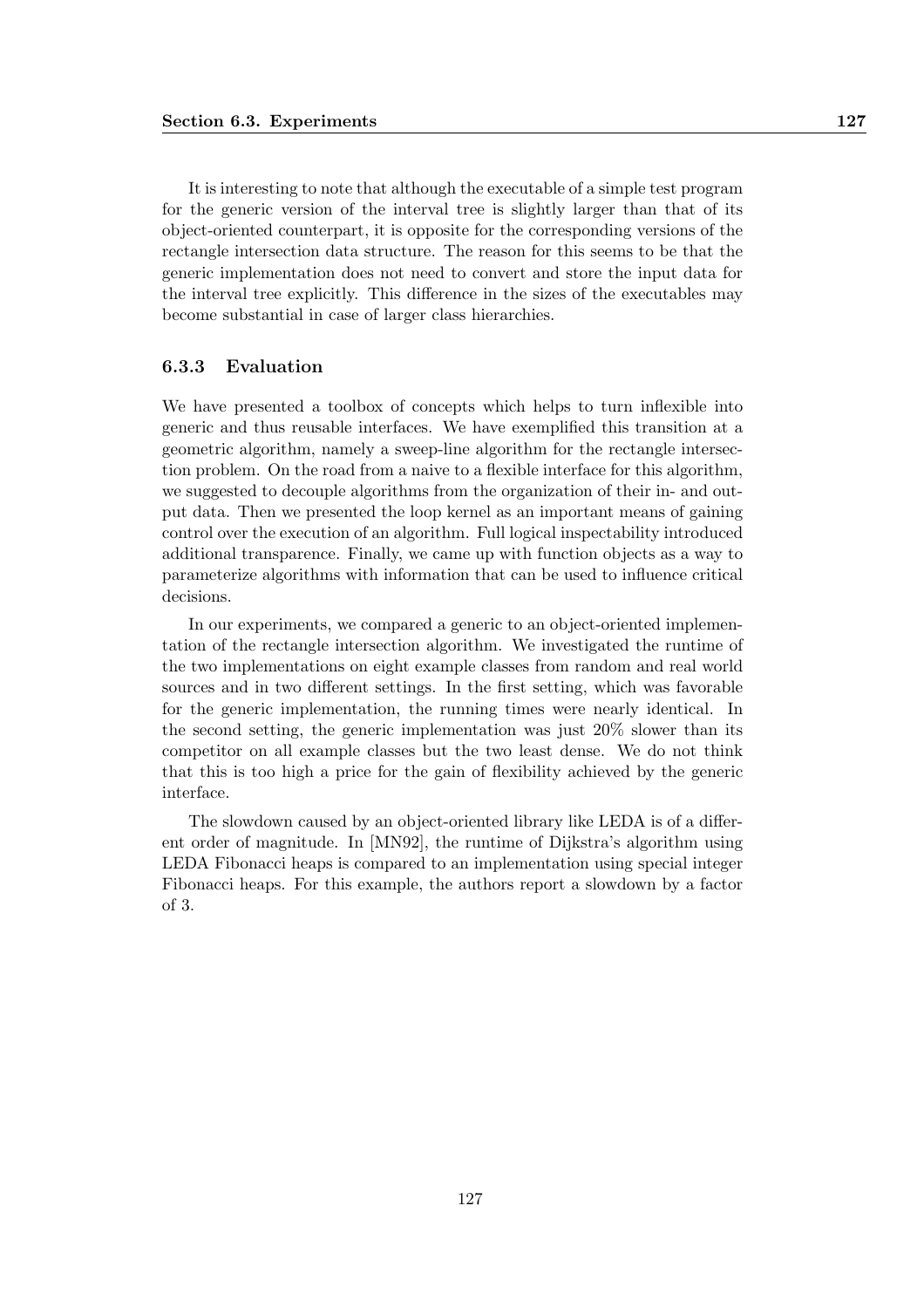

Runtimes for Computing the Number of Intersections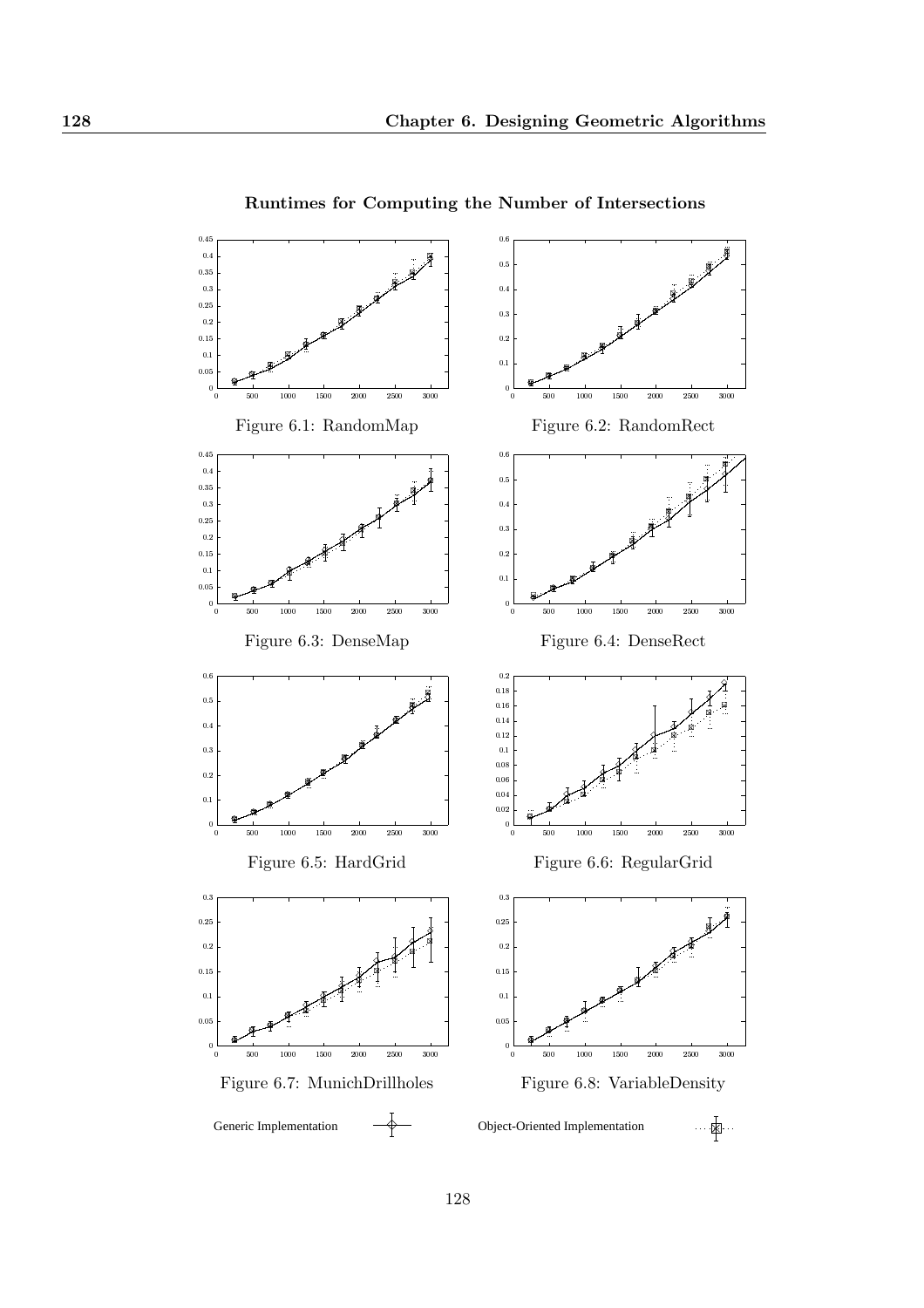

Runtimes for Generating Adjacency Lists